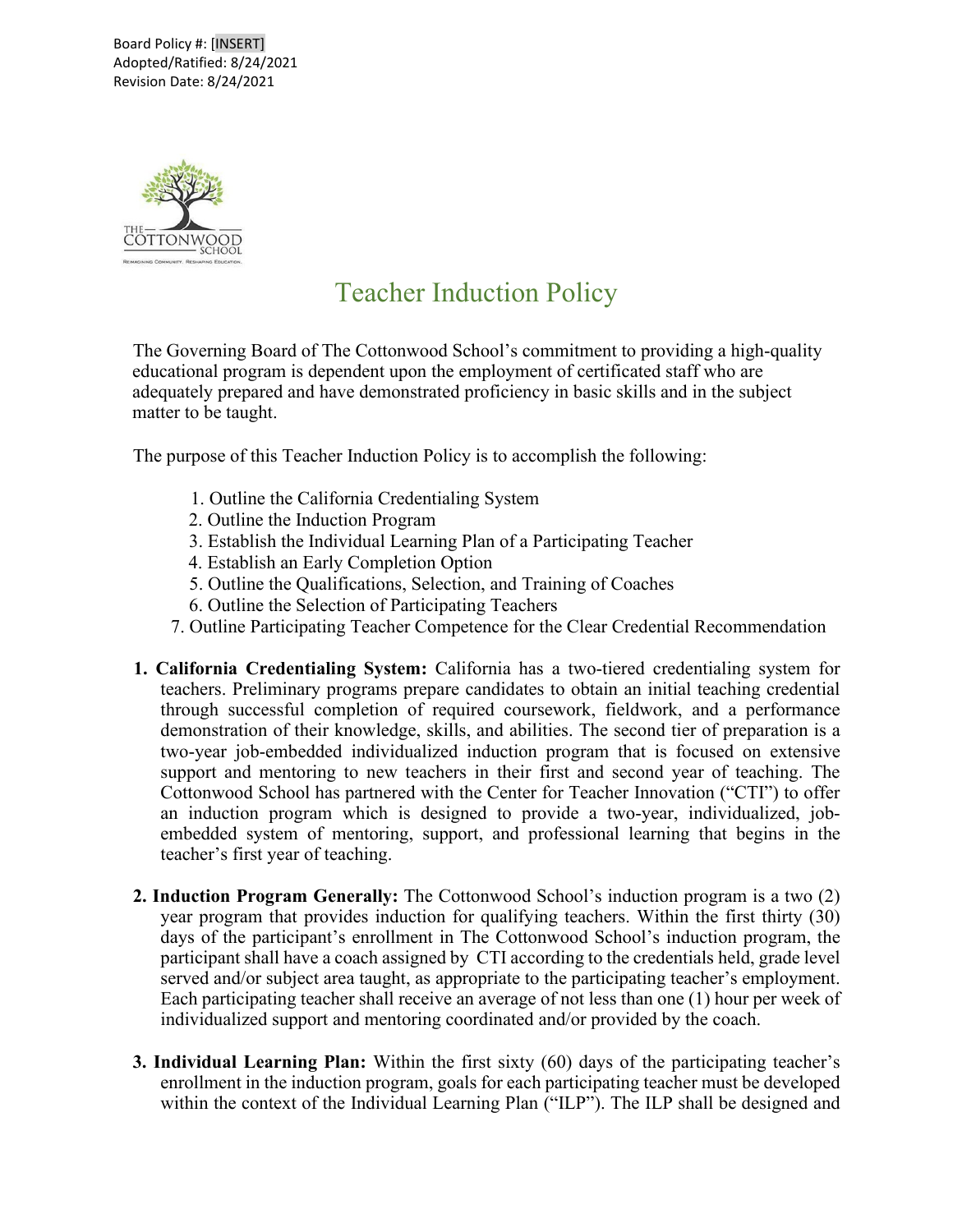implemented only for the professional growth and development of the participating teacher and not for evaluation for employment purposes. The ILP is developed based on needs determined by the teacher and program provider, in consultation with the site administrator, and guided by the Preliminary Program Transition Plan. The ILP must address identified candidate competencies that support the recommendation for the credential. CTI coaching support for participating teachers must include both "just in time" and longer-term analysis of teaching practice to help candidates develop enduring professional skills. The program's design shall serve to strengthen the participating teacher's professional practice and contribute to the participating teacher's retention in the profession.

The ILP must address the *California Standards for the Teaching Profession* and provide the road map for the participating teachers' induction work during their time in the program, along with guidance for the coach in providing support. The ILP must be collaboratively developed at the beginning of the Induction by the participating teacher and coach, with input from The Cottonwood School regarding the participating teacher's job assignment and guidance from the program staff.

The ILP must include the following:

- a. Candidate professional growth goals;
- b. A description of how the participating teacher will meet those goals;
- c. Defined and measurable outcomes for the participating teacher; and
- d. Planned opportunities to reflect on progress and modify the ILP as needed.
- **4. Early Completion Option:** The Cottonwood School shall make available and advise participants of an early completion option for "experienced and exceptional" candidates who meet the program's established criteria. In order to qualify for the early completion option, participating teachers must be in year one (1) of the induction program, have five (5) years of verified superior teaching experience, and have a letter of recommendation from their Supervisor.
- **5. Qualifications and Role of Coaches:** Coaches are supplied by CTI and selected on the basis of the following:

a. Knowledge of the context and content area of the participating teacher's assignment;

b. Demonstrated commitment to professional learning and collaboration;

c. Possession of a Clear Teaching Credential;

d. Ability, willingness, and flexibility to meet candidate needs for support; and e. Minimum of three (3) years of effective teaching experience.

Coaches are required to provide "just in time" support for candidates, in accordance with the ILP, along with longer-term guidance to promote enduring professional skills. Coaches facilitate participating teacher growth and development through modeling, guided reflection